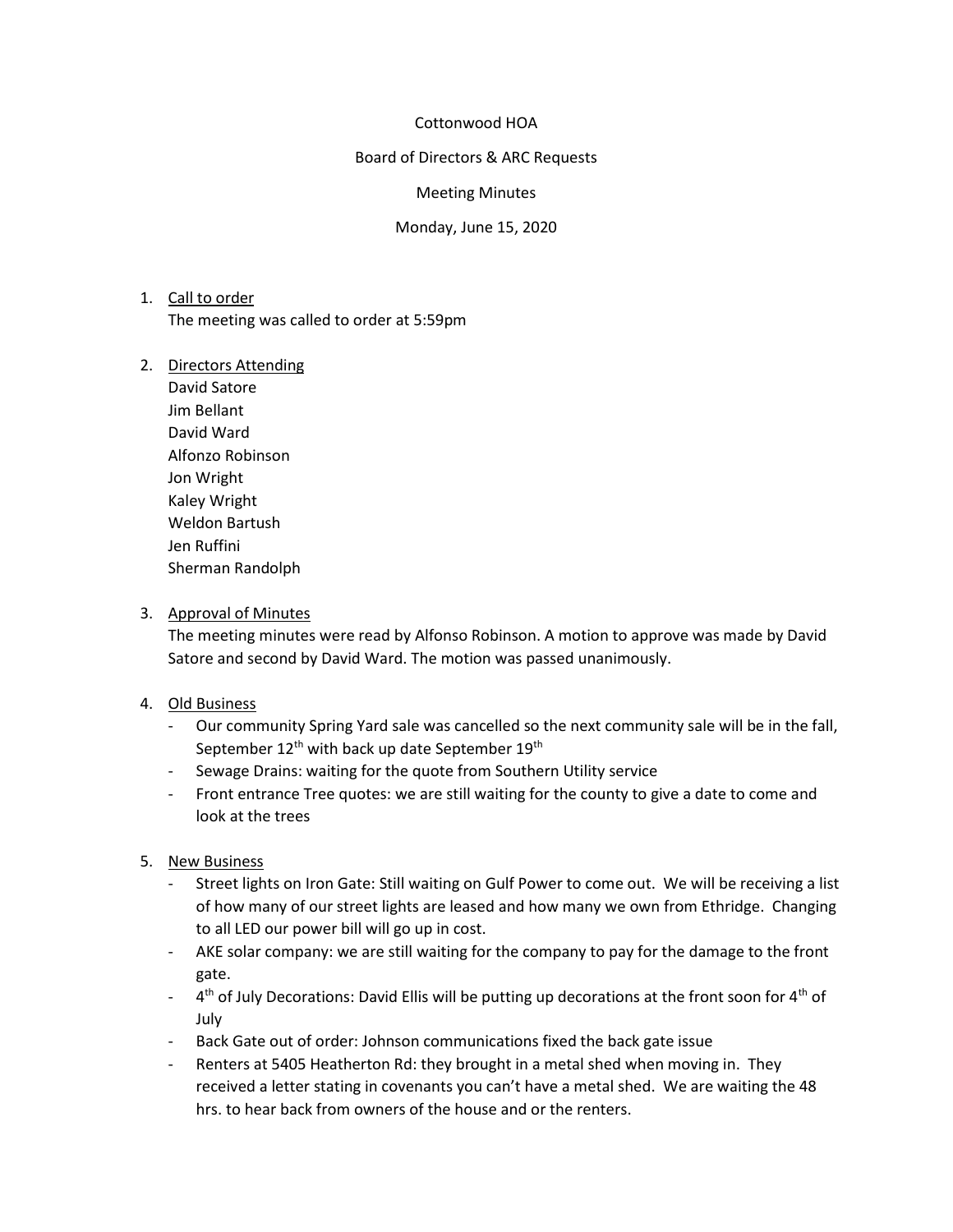- HOA past due fees: HOA fees are due the 1<sup>st</sup> of March, letters go out after the 1<sup>st</sup> of March if they have not been paid. We had one homeowner pay past dues and the attorney fees. We are down to just 11 homeowners that still owe dues.
- Sherman resigned from the HOA board so we have a seat open.
- Opened the floor to nominations for an open board seat. Fred Hall and Larry Blackwell. Board took a vote and Fred Hall is the newest board member
- We would like to start up a welcome committee: if any homeowner is interested in helping with the welcome committee just email [bamaphotomom17@gmail.com](mailto:bamaphotomom17@gmail.com).
- Newsletter: the next newsletter should be coming out the end of June. We had a homeowner ask about doing the newsletter online. The problem we have had with that is getting all homeowners email addresses.
- 6. Cottonwood Residents questions concerns / Questions for Etheridge
	- Food Trucks: some residents don't go on social media so we will now have a sign at front with date of any food trucks
	- Neighbor asked about a past approval Oct 15, 2018. She was approved for a shed. She stated she asked at the 2018 meeting about an external garage at a later time and the board said that wouldn't be a problem. It was not noted on the minutes so the board now stated for her to submit an ARC request so we can vote on it. Covenants state you can only have 1 shed / garage.
	- Etheridge: went over the financial with everyone at the meeting, Kevin stated he will take Cottonwood back over from Joslin, The yearly budget comes out in October each year for the board to vote on in November, they will start coming into Cottonwood 2 times a month to look for violations, they will send the board the letters before they are mailed out, we asked for the monthly financials to get emailed to the board sooner, HOMEWONERS need to call Etheridge Property Management 850-484-2611 with any issues and not show up at board members houses.

## 7. ARC Requests

-

- 5420 Heatherton Rd, Richard Harmer: Tree removal first week of June Motion to approve was made by Satore and second by Bellant. The motion passed unanimously.
- 9273 Iron Gate Blvd, Weldon Bartush: Planting a tree Motion to approve was made by Satore and second by Bellant. The motion passed unanimously.
- 5505 Heatherton Rd, Lindsay Dranginis: Shed- Motion to approve was made by Satore and second by Wright. The motion passed unanimously
- 6236 Brighton Lane, Steve Trask Addit ( he withdrew his ARC request at this time)